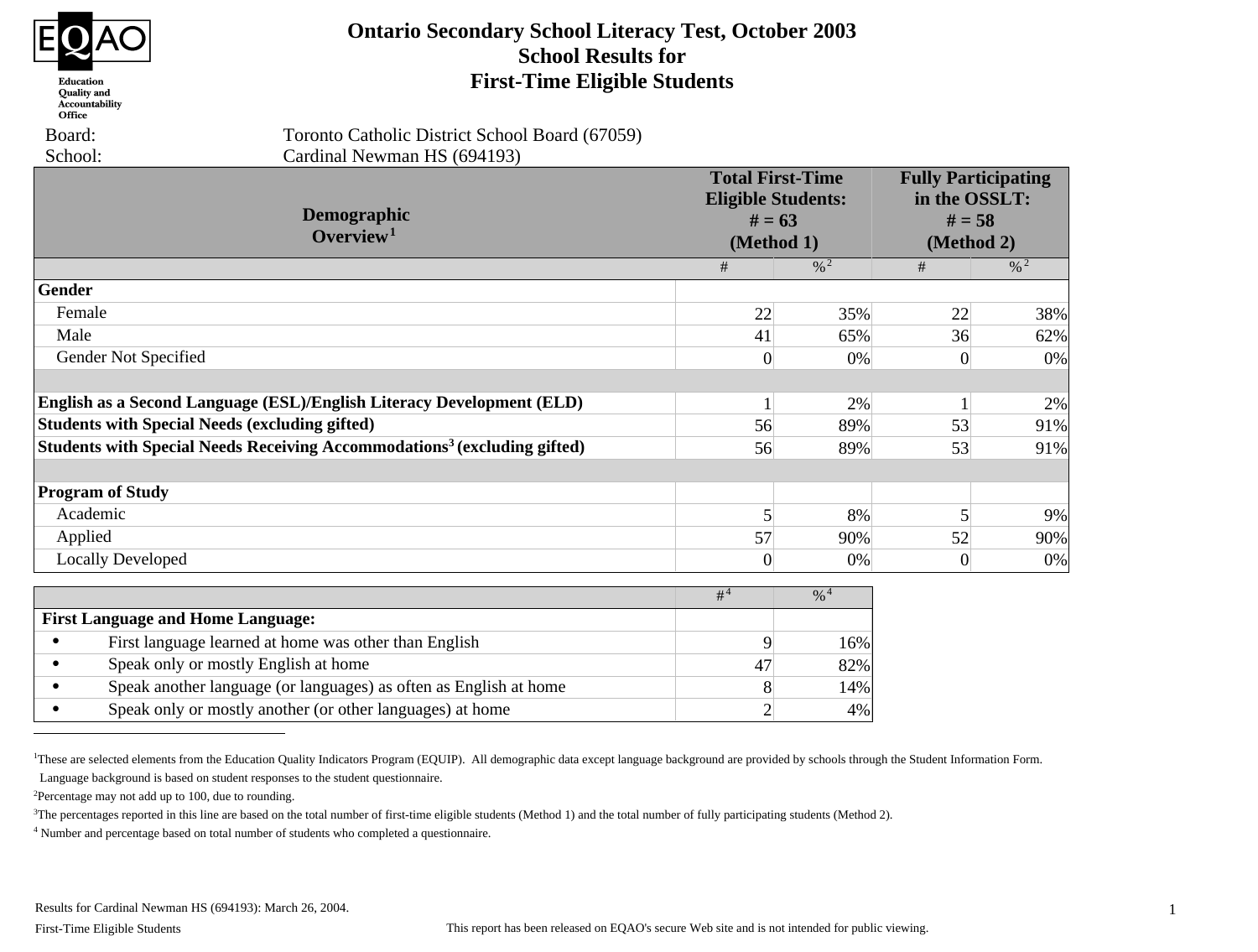

# **Ontario Secondary School Literacy Test, October 2003 School Results for First-Time Eligible Students**

| Board:                                    | Toronto Catholic District School Board (67059)                             |                         |          |                         |
|-------------------------------------------|----------------------------------------------------------------------------|-------------------------|----------|-------------------------|
| School:                                   | Cardinal Newman HS (694193)                                                |                         |          | Percentage <sup>5</sup> |
|                                           |                                                                            | Number                  | Method 1 | Method 2                |
| Successfully Completed the OSSLT          | Passed both reading and writing<br>Wrote the OSSLT But Were Not Successful | 44                      | 70%      | 76%                     |
|                                           | <b>Passed reading only</b>                                                 | 6                       | 10%      | 10%                     |
|                                           | <b>Passed writing only</b>                                                 | $\overline{\mathbf{3}}$ | 5%       | 5%                      |
|                                           | Did not pass reading or writing                                            | 5                       | 8%       | 9%                      |
| Number Fully Participating in the OSSLT   |                                                                            | 58                      | 92%      | 100 %                   |
| Absent One or Both Days                   |                                                                            | 3                       | 5%       |                         |
| Deferred                                  |                                                                            | $\overline{2}$          | 3%       |                         |
| <b>Total First-Time Eligible Students</b> |                                                                            | 63                      | 100 %    |                         |
| (those working toward an OSSD)            |                                                                            |                         |          |                         |
| Exempted                                  |                                                                            | 6                       |          |                         |

5 Percentages may not add to 100, due to rounding.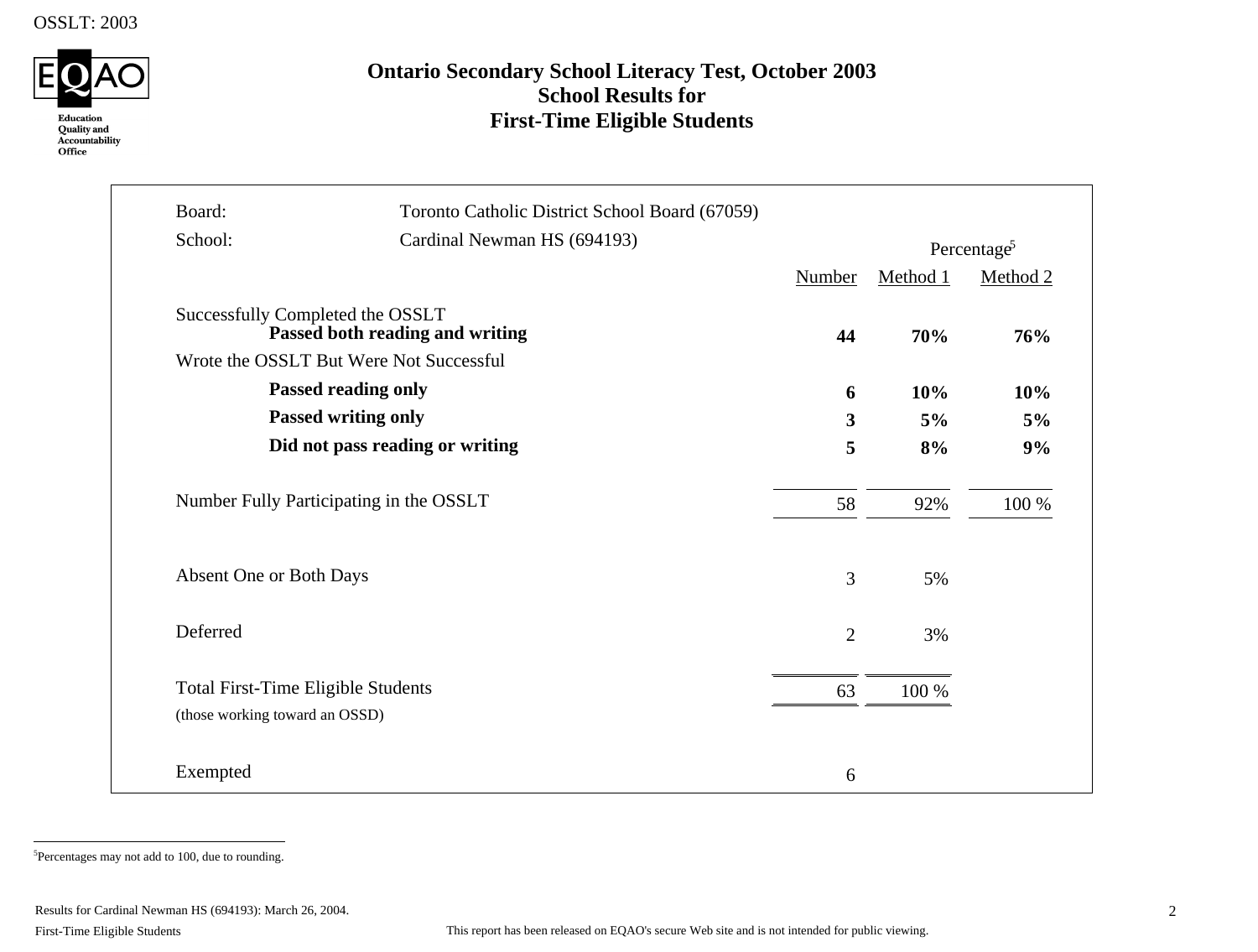# **Explanation of Terms and Categories**

#### *To meet the requirements of the OSSD, students must successfully complete both the reading component and the writing component of the OSSLT or complete the Ontario Secondary School Literacy Course (OSSLC).*

*First-Time Eligible* students typically entered Grade 9 during the 2002-2003 school year. These students (and any others who were placed in this cohort) were required to write the OSSLT for the first time in October 2003. *Total First-Time Eligible* includes all students in the first-time eligible cohort who are working toward an OSSD. This category includes all participating students as well as those deferred or absent.

*Previously Eligible* students entered Grade 9 during the 2000-2001 (cohort one) or the 2001-2002 (cohort two) school year. Cohort one students (and any others who were placed in this cohort) were required to write the OSSLT for the first time in February 2002. Cohort two students (and any others who were placed in this cohort) were required to write the OSSLT for the first time in October 2002. Students who were not successful in February 2002 and/or in October 2002, or were absent or deferred became eligible again to write the OSSLT in October 2003. *Total Previously Eligible* includes all students in the previously eligible cohort who are working toward an OSSD. This category includes all participating students as well as those deferred, absent or fulfilling their OSSD requirement through the OSSLC.

Schools are responsible for indicating which component(s) the student still requires in order to complete the OSSLT successfully. Previously eligible students are reported in one of the three following subcategories:

- Required to Pass Reading and Writing
- Required to Pass Reading Only
- Required to Pass Writing Only

First-time eligible and previously eligible students are reported separately to allow schools to compare the performance of first-time eligible students from year to year. These comparisons will assist schools in assessing the effectiveness of their literacy programs.

| <b>Successfully Completed the OSSLT</b> | Students participated in the OSSLT and passed both the reading component and the writing component.                                                                |
|-----------------------------------------|--------------------------------------------------------------------------------------------------------------------------------------------------------------------|
| <b>Wrote the OSSLT but Were Not</b>     | Students participated fully in the OSSLT but did not pass the reading component or the writing component,                                                          |
| <i>Successful</i>                       | or were unsuccessful on both components.                                                                                                                           |
| <b>Number Fully Participating in</b>    | Students are designated as having fully participated if they were present on both days of the administration. A student is considered to be                        |
| the OSSLT                               | present for a day's testing if there was work completed in at least one of the two booklets administered on a given day.                                           |
| <b>Absent One or Both Days</b>          | Students are considered absent from the test if there was no work completed in the two booklets administered to them on one or both<br>days of the administration. |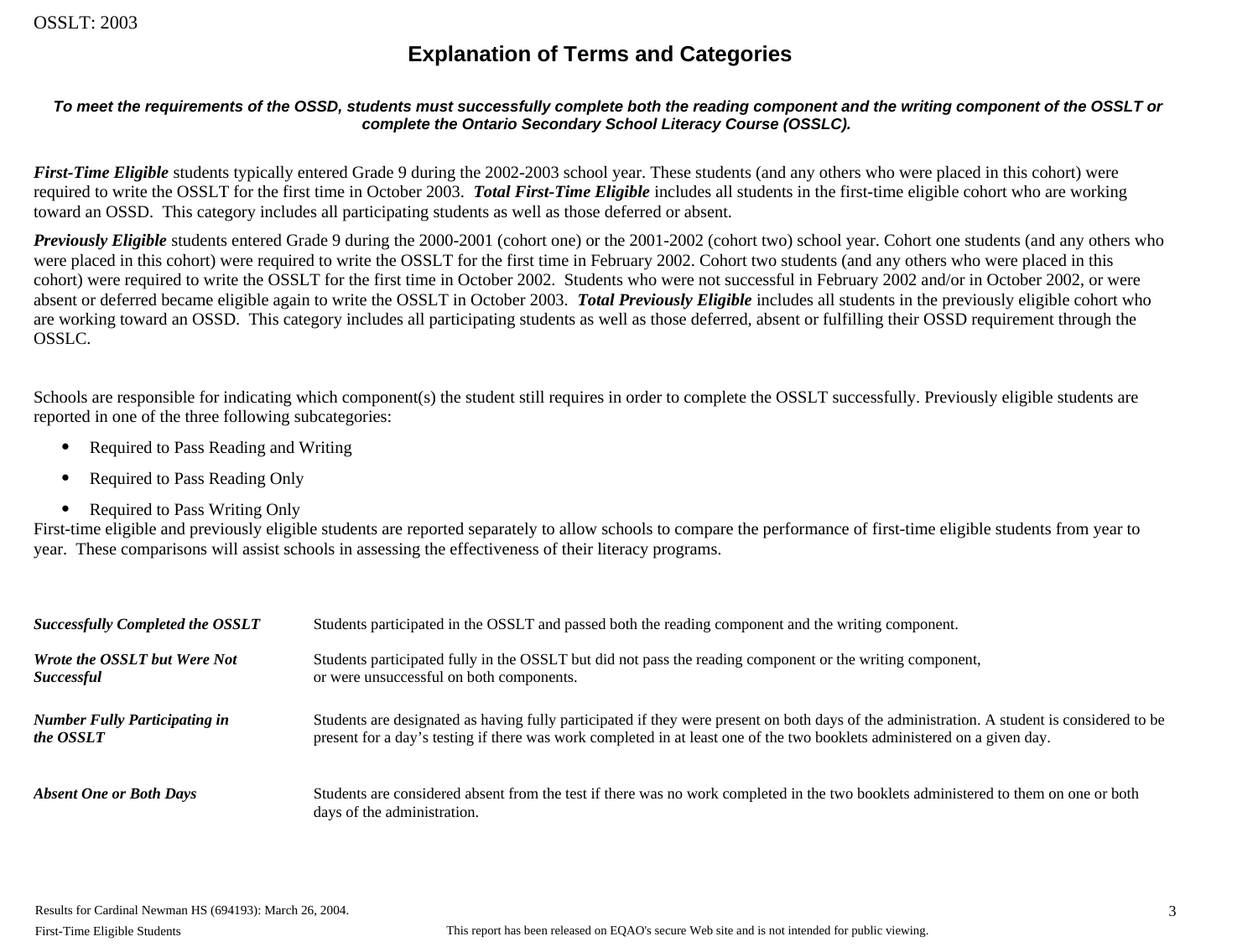| <b>Deferred</b>                                    | Students' participation in the OSSLT can be deferred under several circumstances, as outlined in EQAO's Guide for Accommodations,<br>Special Provisions, Deferrals and Exemptions. A student is categorized as deferred only if the Student Information Form (SIF) indicates<br>a deferral and there is no work in any of the student's test booklets. If a student completed any portion of the OSSLT, he or she is not<br>categorized as deferred. |
|----------------------------------------------------|------------------------------------------------------------------------------------------------------------------------------------------------------------------------------------------------------------------------------------------------------------------------------------------------------------------------------------------------------------------------------------------------------------------------------------------------------|
| <b>Fulfilling the Requirement</b><br>through OSSLC | According to Ministry of Education Guidelines, students who have been eligible to write the OSSLT at least twice and who have been<br>unsuccessful at least once are eligible to take the Ontario Secondary School Literacy (OSSLC) course. Note that if a student completed<br>any portion of the OSSLT, he or she is not categorized as fulfilling the requirement through the OSSLC.                                                              |
| <b>Exempted</b>                                    | Students can be exempted from the OSSLT only if they are not working toward an OSSD. A student is categorized as exempted only if<br>his or her SIF indicates that the student is exempted and there is no work in any of his or her test booklets. Note that if a student<br>completed any portion of the OSSLT, he or she is not categorized as exempted.                                                                                          |
| <b>ESL/ELD</b>                                     | English as a Second Language (ESL)/English Literacy Development (ELD) are students identified by the school as ESL/ELD learners.                                                                                                                                                                                                                                                                                                                     |
| <b>Students with Special Needs</b>                 | Students with special needs are students with an Individual Education Plan (IEP), who may or may not have been identified as<br>"exceptional pupils" by an Identification, Placement and Review Committee (IPRC), and are receiving special education programs and<br>services (Ministry of Education Policy/Program Memorandum No. 127).                                                                                                            |
| <b>Students Receiving Accommodations</b>           | Students receiving accommodations are students with an IEP who may or may not have been identified as "exceptional pupils" by an<br>IPRC. Detailed information about accommodations is available in the Ministry of Education Policy/Program Memorandum No. 127 and<br>in the EQAO Guide for Accommodations, Special Provisions, Deferrals and Exemptions.                                                                                           |
| Method 1                                           | This method provides a percentage breakdown of all students in the cohort who are working toward an OSSD. The only students<br>excluded from the percentages in Method 1 are exempted students who are not working toward an OSSD, and were, therefore,<br>exempted.                                                                                                                                                                                 |
| <b>Method 2</b>                                    | This method provides a percentage breakdown of those students who fully participated in the OSSLT. Students are considered to have<br>fully participated if they were present on both days of the administration.                                                                                                                                                                                                                                    |

#### **Protection of Personal Information**

To protect against the disclosure of personal information associated with individual student results, a series of suppression rules are implemented for the public release of OSSLT results. Statistics have been suppressed where the number of respondents is so low that individual results could be determined from the aggregate value.

**Percentages are rounded to the nearest even integer. Percentages of less than 0.5% are shown as <1%.**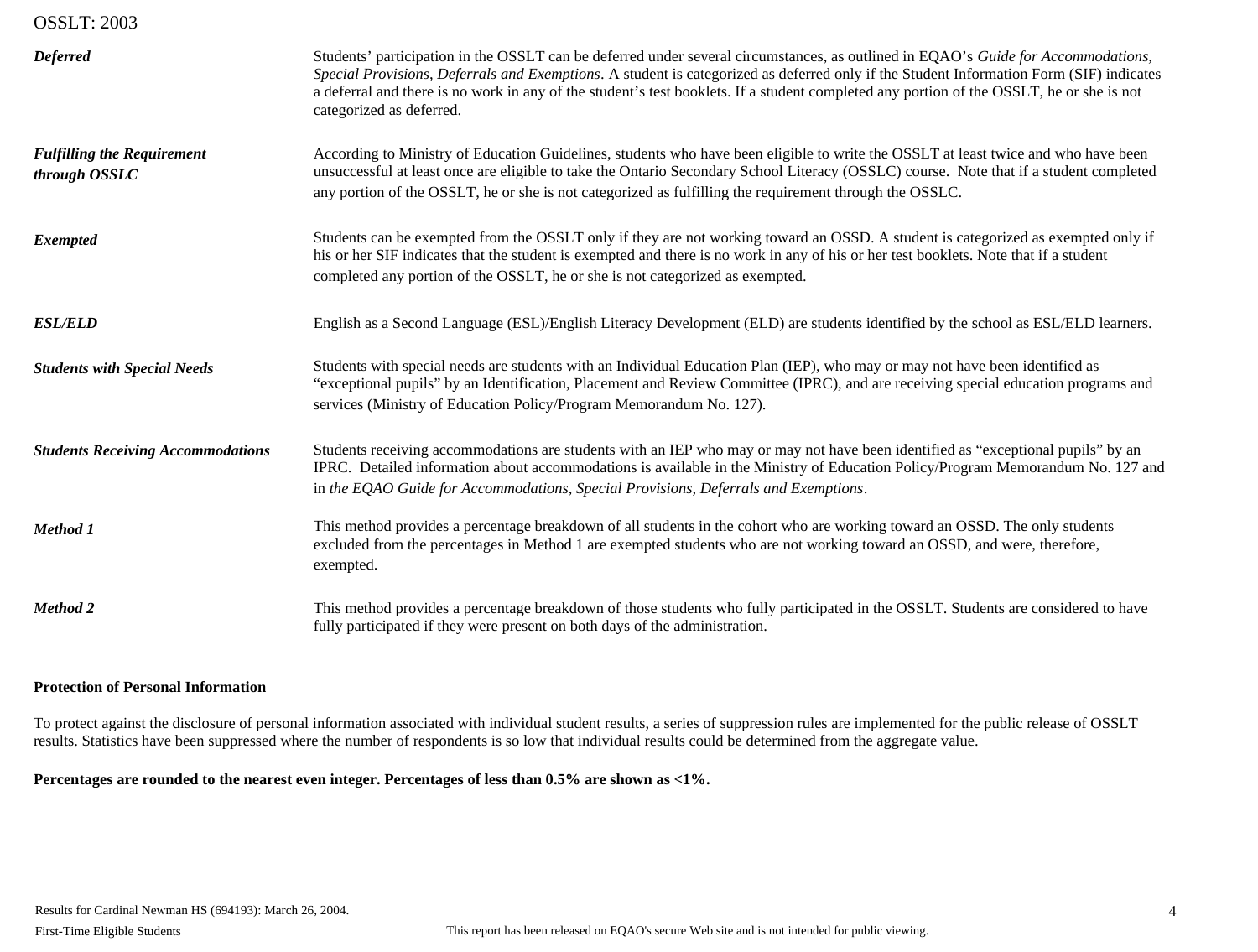#### **School Results for First-Time Eligible Students**

|                                         |                           | <b>Method 1</b>            |                             | <b>Method 2</b>            |
|-----------------------------------------|---------------------------|----------------------------|-----------------------------|----------------------------|
|                                         | <b>School</b><br>$# = 63$ | <b>Board</b><br>$# = 6484$ | <b>School</b><br>$(# = 58)$ | <b>Board</b><br>$# = 6113$ |
| <b>Successfully Completed the OSSLT</b> | 70%                       | 68%                        | 76%                         | 72%                        |
| <b>Passed Reading Only</b>              | 10%                       | 4%                         | 10%                         | 4%                         |
| <b>Passed Writing Only</b>              | 5%                        | 11%                        | 5%                          | 12%                        |
| <b>Did Not Pass Reading or Writing</b>  | 8%                        | 11%                        | 9%                          | $11\%$                     |
| Absent One or Both Days                 | 5%                        | 2%                         |                             |                            |
| Deferred                                | 3%                        | 3%                         |                             |                            |





Results for Cardinal Newman HS (694193): March 26, 2004.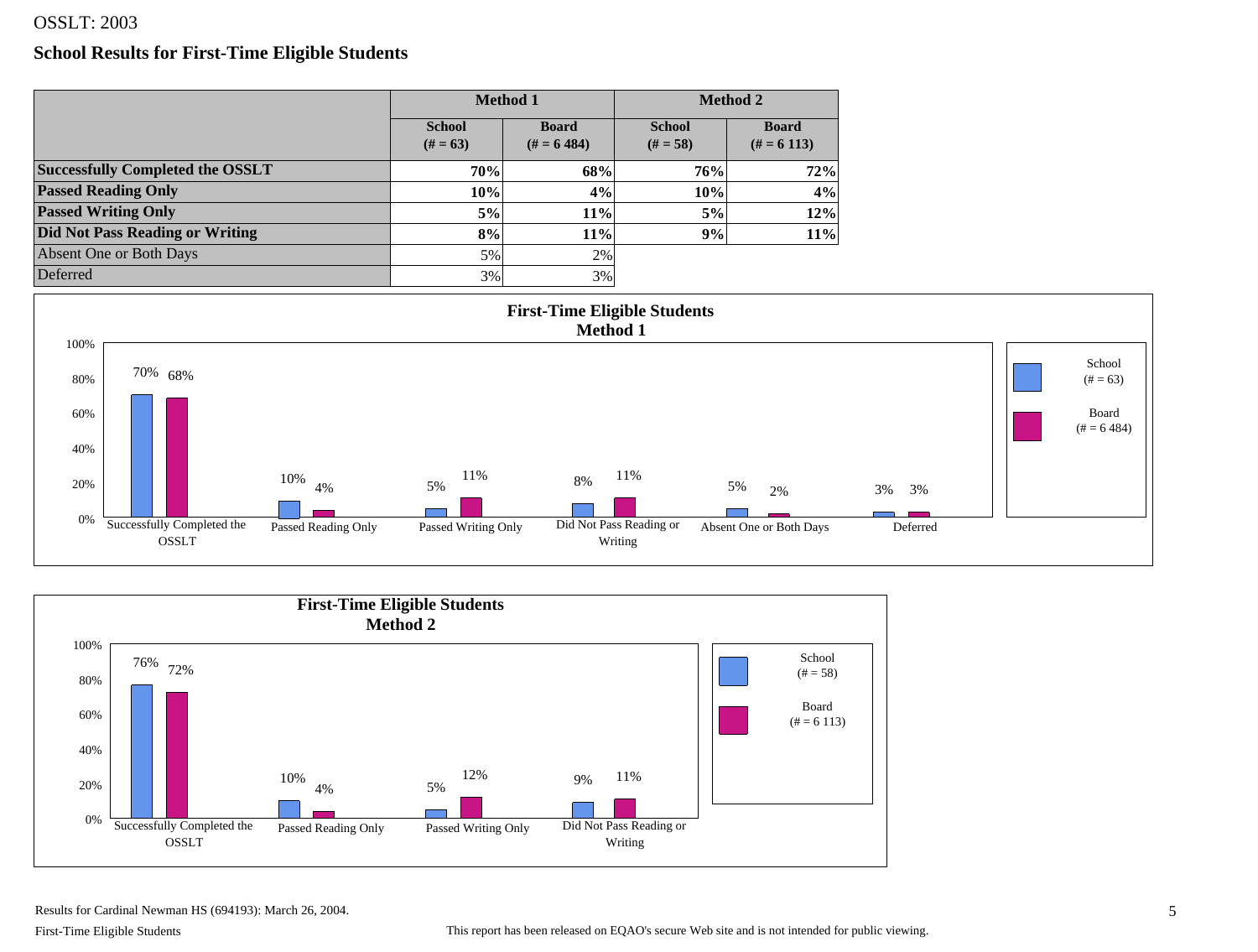#### **Results for First-Time Eligible Students: Gender6 (Method 1)**

|                                         |                       | <b>School</b> | <b>Board</b>    |               |  |
|-----------------------------------------|-----------------------|---------------|-----------------|---------------|--|
|                                         | <b>Male</b><br>Female |               | Female          | <b>Male</b>   |  |
|                                         | $(# = 22)$            | $(H = 41)$    | $(\# = 3\,163)$ | $(\# = 3067)$ |  |
| <b>Successfully Completed the OSSLT</b> | 64%                   | 73%           | 72%             | 64%           |  |
| <b>Passed Reading Only</b>              | 14%                   | 7%            | 3%              | 5%            |  |
| <b>Passed Writing Only</b>              | 9%                    | 2%            | 12%             | 11%           |  |
| <b>Did Not Pass Reading or Writing</b>  | 14%                   | 5%            | 9%              | 13%           |  |
| Absent One or Both Days                 | 0%                    | 7%            | 2%              | 3%            |  |
| Deferred                                | 0%                    | 5%            | 2%              | 4%            |  |

### **Results for First-Time Eligible Students: Gender (Method 2)**

|                                         | <b>School</b>         |            | <b>Board</b>  |               |  |
|-----------------------------------------|-----------------------|------------|---------------|---------------|--|
|                                         | <b>Male</b><br>Female |            | Female        | <b>Male</b>   |  |
|                                         | $(# = 22)$            | $(# = 36)$ | $(\# = 3019)$ | $(H = 2 854)$ |  |
| <b>Successfully Completed the OSSLT</b> | 64%                   | 83%        | 75%           | 69%           |  |
| <b>Passed Reading Only</b>              | 14%                   | 8%         | 3%            | 6%            |  |
| <b>Passed Writing Only</b>              | 9%                    | 3%         | 12%           | 12%           |  |
| <b>Did Not Pass Reading or Writing</b>  | 14%                   | 6%         | 10%           | 14%           |  |

<sup>6</sup> Results for gender reflect students for whom gender data were available.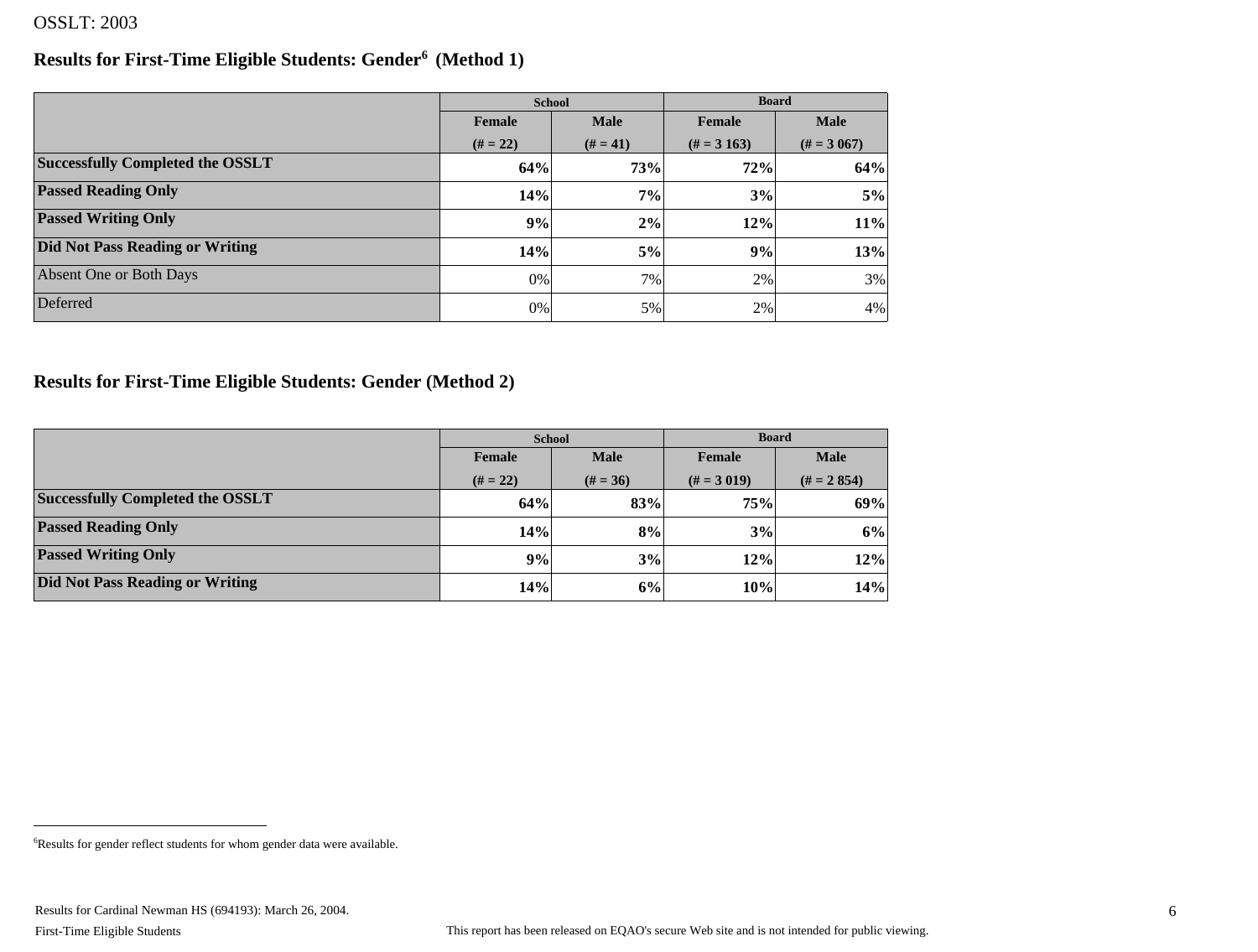**Results for First-Time Eligible Students: English as a Second Language (ESL)/English Literacy Development (ELD)7 (Method 1)**

|                                         |                | <b>School</b>    | <b>Board</b>   |                  |
|-----------------------------------------|----------------|------------------|----------------|------------------|
|                                         | In             | <b>All Other</b> | In             | <b>All Other</b> |
|                                         | <b>ESL/ELD</b> | <b>Students</b>  | <b>ESL/ELD</b> | <b>Students</b>  |
|                                         | $# = 1)$       | $# = 62$         | $(# = 340)$    | $# = 6144$       |
| <b>Successfully Completed the OSSLT</b> | 100%           | 69%              | 19%            | 71%              |
| <b>Passed Reading Only</b>              | $ 0\% $        | 10%              | 2%             | 4%               |
| <b>Passed Writing Only</b>              | $ 0\% $        | 5%               | 15%            | 11%              |
| <b>Did Not Pass Reading or Writing</b>  | $ 0\% $        | 8%               | 21%            | 10%              |
| Absent One or Both Days                 | 0%             | 5%               | 7%1            | 2%               |
| Deferred                                | $0\%$          | 3%               | 36%            | $1\%$            |

#### **Results for First-Time Eligible Students: English as a Second Language (ESL)/English Literacy Development (ELD) (Method 2)**

|                                         |                        | <b>School</b>   | <b>Board</b>   |                  |  |
|-----------------------------------------|------------------------|-----------------|----------------|------------------|--|
|                                         | <b>All Other</b><br>In |                 | In             | <b>All Other</b> |  |
|                                         | <b>ESL/ELD</b>         | <b>Students</b> | <b>ESL/ELD</b> | <b>Students</b>  |  |
|                                         | $# = 1)$               | $(# = 57)$      | $# = 194$      | $(H = 5919)$     |  |
| <b>Successfully Completed the OSSLT</b> | 100%                   | 75%             | 34%            | 74%              |  |
| <b>Passed Reading Only</b>              | 0%                     | 11%             | 3%             | 4%               |  |
| <b>Passed Writing Only</b>              | 0%                     | 5%              | 27%            | 11%              |  |
| Did Not Pass Reading or Writing         | 0%                     | 9%              | 37%            | 10%              |  |

<sup>7</sup> Results for ESL/ELD are based on students identified by the school as ESL/ELD learners.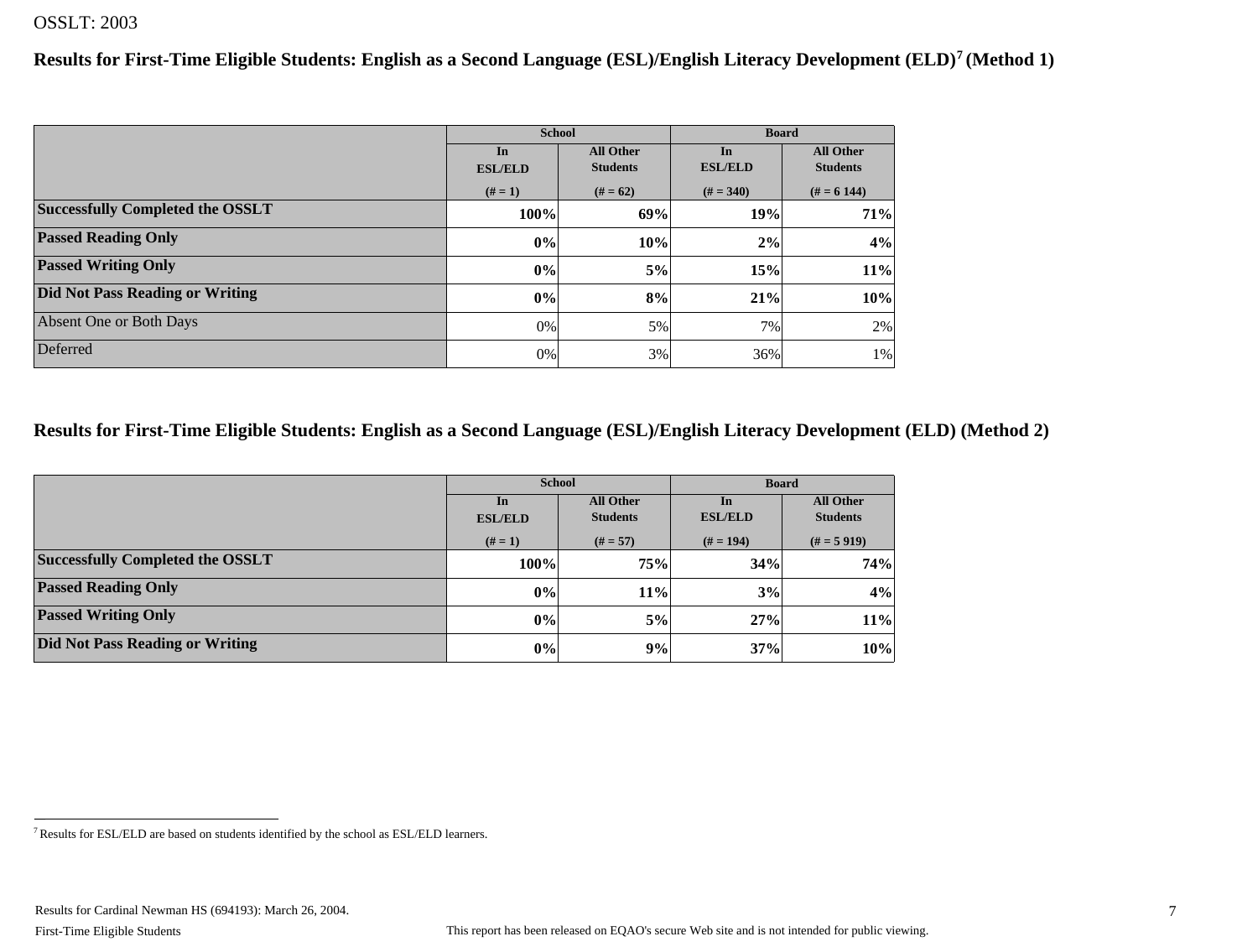#### **Results for First-Time Eligible Students: Students with Special Needs8 (Method 1)**

|                                         |                | <b>School</b>    | <b>Board</b>   |                  |
|-----------------------------------------|----------------|------------------|----------------|------------------|
|                                         | <b>Special</b> | <b>All Other</b> | <b>Special</b> | <b>All Other</b> |
|                                         | <b>Needs</b>   | <b>Students</b>  | <b>Needs</b>   | <b>Students</b>  |
|                                         | $(# = 56)$     | $(# = 7)$        | $# = 1000$     | $(H = 5 484)$    |
| <b>Successfully Completed the OSSLT</b> | 73%            | 43%              | 41%            | 73%              |
| <b>Passed Reading Only</b>              | 7%             | 29%              | 6%             | 4%               |
| <b>Passed Writing Only</b>              | 5%             | $ 0\% $          | 22%            | 9%               |
| Did Not Pass Reading or Writing         | 9%             | $ 0\% $          | 24%            | 8%               |
| Absent One or Both Days                 | 5%             | 0%               | 4%             | 2%               |
| Deferred                                | 0%             | 29%              | 4%             | 3%               |

#### **Results for First-Time Eligible Students: Students with Special Needs (excluding gifted) (Method 2)**

|                                         |                                    | <b>School</b>   | <b>Board</b>   |                  |  |
|-----------------------------------------|------------------------------------|-----------------|----------------|------------------|--|
|                                         | <b>All Other</b><br><b>Special</b> |                 | <b>Special</b> | <b>All Other</b> |  |
|                                         | <b>Needs</b>                       | <b>Students</b> | <b>Needs</b>   | <b>Students</b>  |  |
|                                         | $(# = 53)$                         | $(# = 5)$       | $(# = 929)$    | $(H = 5 184)$    |  |
| <b>Successfully Completed the OSSLT</b> | 77%                                | 60%             | 44%            | 77%              |  |
| <b>Passed Reading Only</b>              | 8%                                 | 40%             | 6%             | 4%               |  |
| <b>Passed Writing Only</b>              | 6%                                 | 0%              | 24%            | 10%              |  |
| Did Not Pass Reading or Writing         | 9%                                 | 0%              | 26%            | 9%               |  |

<sup>8</sup> Students with special needs are students with an Individual Education Plan (IEP) who may or may not have been identified as "exceptional pupils" by an Identification, Placement and Review Committee (IPRC), and are receiving special education programs and services (Ministry of Education Policy/Program Memorandum No. 127).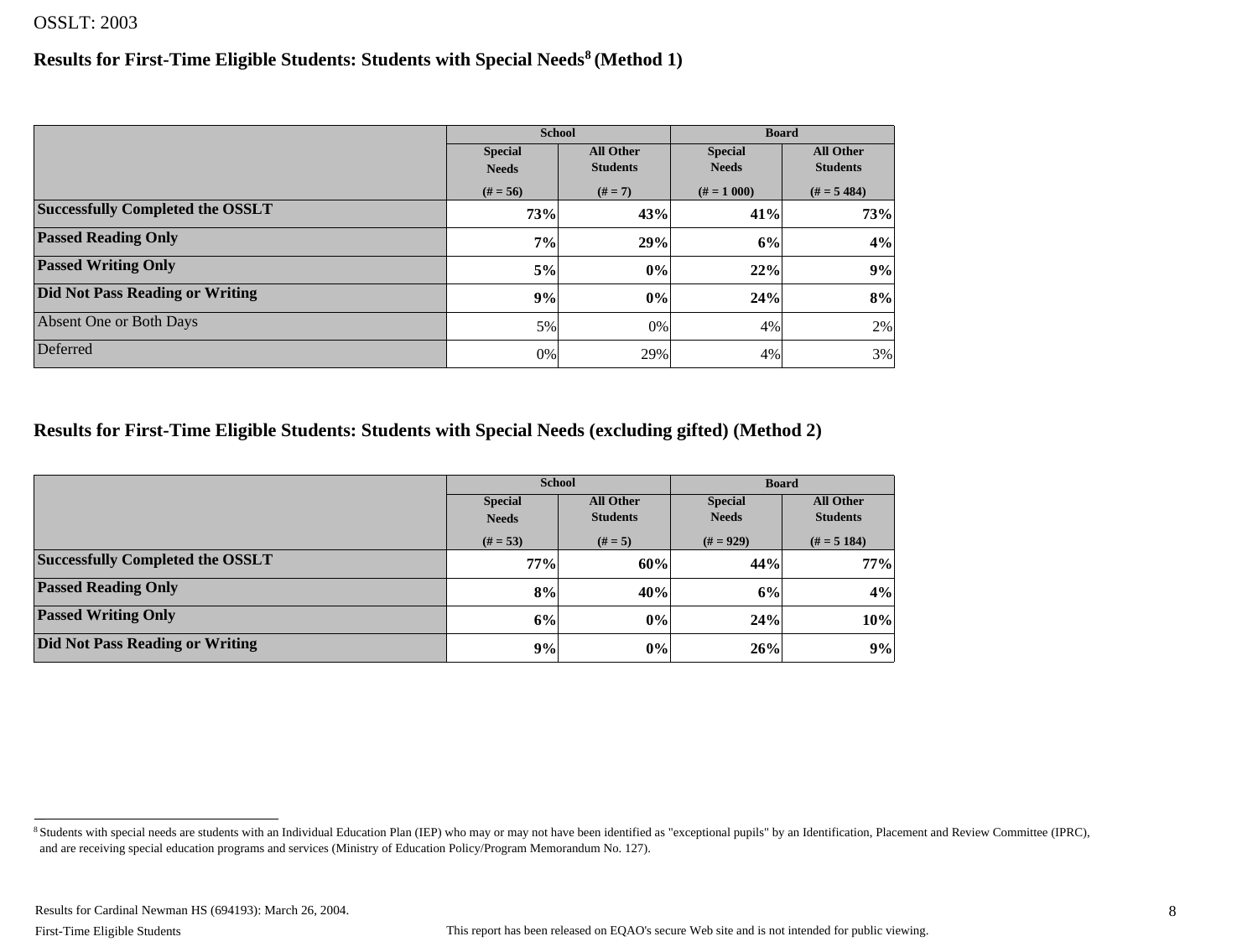**Results for First-Time Eligible Students: Students with Special Needs Receiving Accommodations<sup>9</sup> (excluding gifted) (Method 1)**

|                                         | <b>School</b>                      |                                 |                                     |                                    | <b>Board</b>                    |                                     |
|-----------------------------------------|------------------------------------|---------------------------------|-------------------------------------|------------------------------------|---------------------------------|-------------------------------------|
|                                         | <b>Students with Special Needs</b> |                                 |                                     | <b>Students with Special Needs</b> |                                 |                                     |
|                                         |                                    | <b>Receiving Accommodations</b> |                                     |                                    | <b>Receiving Accommodations</b> |                                     |
|                                         | <b>IEP Only</b>                    | <b>IEP &amp; IPRC</b>           | <b>All Other</b><br><b>Students</b> | <b>IEP Only</b>                    | <b>IEP &amp; IPRC</b>           | <b>All Other</b><br><b>Students</b> |
|                                         | $(# = 26)$                         | $(# = 30)$                      | $(# = 7)$                           | $(# = 259)$                        | $# = 654$                       | $(H = 5 571)$                       |
| <b>Successfully Completed the OSSLT</b> | 58%                                | 87%                             | 43%                                 | 53%                                | 39%                             | 72%                                 |
| <b>Passed Reading Only</b>              | 12%                                | 3%                              | 29%                                 | 6%                                 | 6%                              | 4%                                  |
| <b>Passed Writing Only</b>              | 8%                                 | 3%                              | 0%                                  | 20%                                | 24%                             | 9%                                  |
| Did Not Pass Reading or Writing         | 15%                                | 3%                              | 0%                                  | 20%                                | 27%                             | 8%                                  |
| Absent One or Both Days                 | 8%                                 | 3%                              | 0%                                  | 1%                                 | 3%                              | 2%                                  |
| Deferred                                | 0%                                 | 0%                              | 29%                                 | $0\%$                              | 0%                              | 4%                                  |

#### **Results for First-Time Eligible Students: Students with Special Needs Receiving Accommodations (excluding gifted) (Method 2)**

|                                         |                                                                             | <b>School</b>                      |                                     | <b>Board</b>    |                                                                       |                                     |  |
|-----------------------------------------|-----------------------------------------------------------------------------|------------------------------------|-------------------------------------|-----------------|-----------------------------------------------------------------------|-------------------------------------|--|
|                                         |                                                                             | <b>Students with Special Needs</b> |                                     |                 | <b>Students with Special Needs</b><br><b>Receiving Accommodations</b> |                                     |  |
|                                         | <b>Receiving Accommodations</b><br><b>IEP &amp; IPRC</b><br><b>IEP Only</b> |                                    | <b>All Other</b><br><b>Students</b> | <b>IEP Only</b> | <b>IEP &amp; IPRC</b>                                                 | <b>All Other</b><br><b>Students</b> |  |
|                                         | $# = 24$<br>$(# = 29)$                                                      |                                    | $(# = 5)$                           | $(\# = 256)$    | $# = 632$                                                             | $(H = 5 225)$                       |  |
| <b>Successfully Completed the OSSLT</b> | 62%                                                                         | 90%                                | 60%                                 | 54%             | 40%                                                                   | 77%                                 |  |
| <b>Passed Reading Only</b>              | 12%                                                                         | 3%                                 | 40%                                 | 6%              | 6%                                                                    | 4%                                  |  |
| <b>Passed Writing Only</b>              | 8%                                                                          | 3%                                 | 0%                                  | 20%             | 25%                                                                   | 10%                                 |  |
| Did Not Pass Reading or Writing         | 17%                                                                         | 3%                                 | $0\%$                               | 20%             | 28%                                                                   | 9%                                  |  |

<sup>&</sup>lt;sup>9</sup> Students with special needs receiving accommodations are students with an IEP who may or may not have been identified as "exceptional pupils" by an IPRC, or students with a temporary condition requiring an accommodation. Detailed information about accommodations is available in the EQAO *Guide for Accommodations, Special Provisions, Deferrals and Exemptions* and in the Ministry of Education Policy/Program Memorandum No. 127.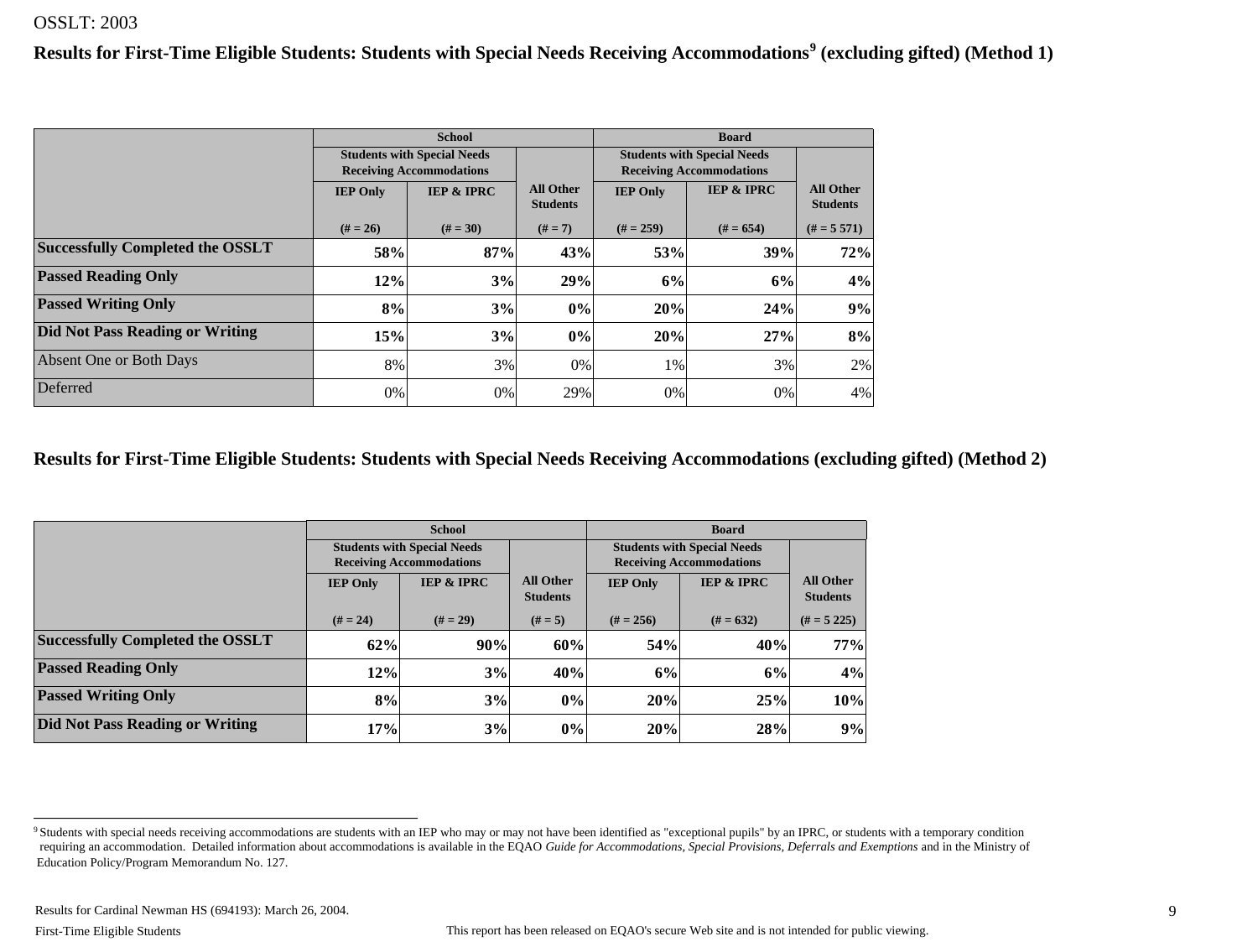#### **Results for First-Time Eligible Students: Program of Study10 (Method 1)**

|                                         |                     | <b>School</b>             |                                        | <b>Board</b>        |                           |                                        |  |
|-----------------------------------------|---------------------|---------------------------|----------------------------------------|---------------------|---------------------------|----------------------------------------|--|
|                                         | Academic<br>Program | <b>Applied</b><br>Program | Locally<br><b>Developed</b><br>Program | Academic<br>Program | <b>Applied</b><br>Program | Locally<br><b>Developed</b><br>Program |  |
|                                         | $(# = 5)$           | $(# = 57)$                | $(# = 0)$                              | $(H = 4257)$        | $(H = 1744)$              | $(# = 125)$                            |  |
| <b>Successfully Completed the OSSLT</b> | 80%                 | 70%                       |                                        | 85%                 | 37%                       | 22%                                    |  |
| <b>Passed Reading Only</b>              | $ 0\% $             | 9%                        |                                        | 3%                  | 6%                        | 3%                                     |  |
| <b>Passed Writing Only</b>              | $ 0\% $             | 5%                        |                                        | 7%                  | 22%                       | 11%                                    |  |
| <b>Did Not Pass Reading or Writing</b>  | 20%                 | 7%                        |                                        | 3%                  | 26%                       | 35%                                    |  |
| Absent One or Both Days                 | $0\%$               | 5%                        |                                        | 1%                  | 4%                        | 14%                                    |  |
| Deferred                                | 0%                  | 4%                        |                                        | ${<}1\%$            | 5%                        | 14%                                    |  |

**Results for First-Time Eligible Students: Program of Study (Method 2)**

|                                         |                 | <b>School</b>  |                      | <b>Board</b>   |                |                       |  |
|-----------------------------------------|-----------------|----------------|----------------------|----------------|----------------|-----------------------|--|
|                                         | <b>Academic</b> | <b>Applied</b> | Locally              | Academic       | <b>Applied</b> | Locally               |  |
|                                         | Program         | Program        | <b>Developed</b>     | <b>Program</b> | <b>Program</b> | <b>Developed</b>      |  |
|                                         | $(# = 5)$       | $(# = 52)$     | Program<br>$(# = 0)$ | $(H = 4204)$   | $(H = 1598)$   | Program<br>$(# = 90)$ |  |
| <b>Successfully Completed the OSSLT</b> | 80%             | 77%            |                      | 86%            | 41%            | 31%                   |  |
| <b>Passed Reading Only</b>              | 0%              | 10%            |                      | 3%             | 6%             | 4%                    |  |
| <b>Passed Writing Only</b>              | 0%              | 6%             |                      | 7%             | 24%            | 16%                   |  |
| Did Not Pass Reading or Writing         | 20%             | 8%             |                      | 3%             | 29%            | 49%                   |  |

<sup>&</sup>lt;sup>10</sup> Results for program are based upon students for whom program data were available. "Academic program" refers to students enrolled in the academic level in English and/or mathematics; "applied program" refers to students enrolled in the applied level in English and/or mathematics and; "locally developed program" refers to students enrolled in courses in English and/or mathematics developed for them at their school.